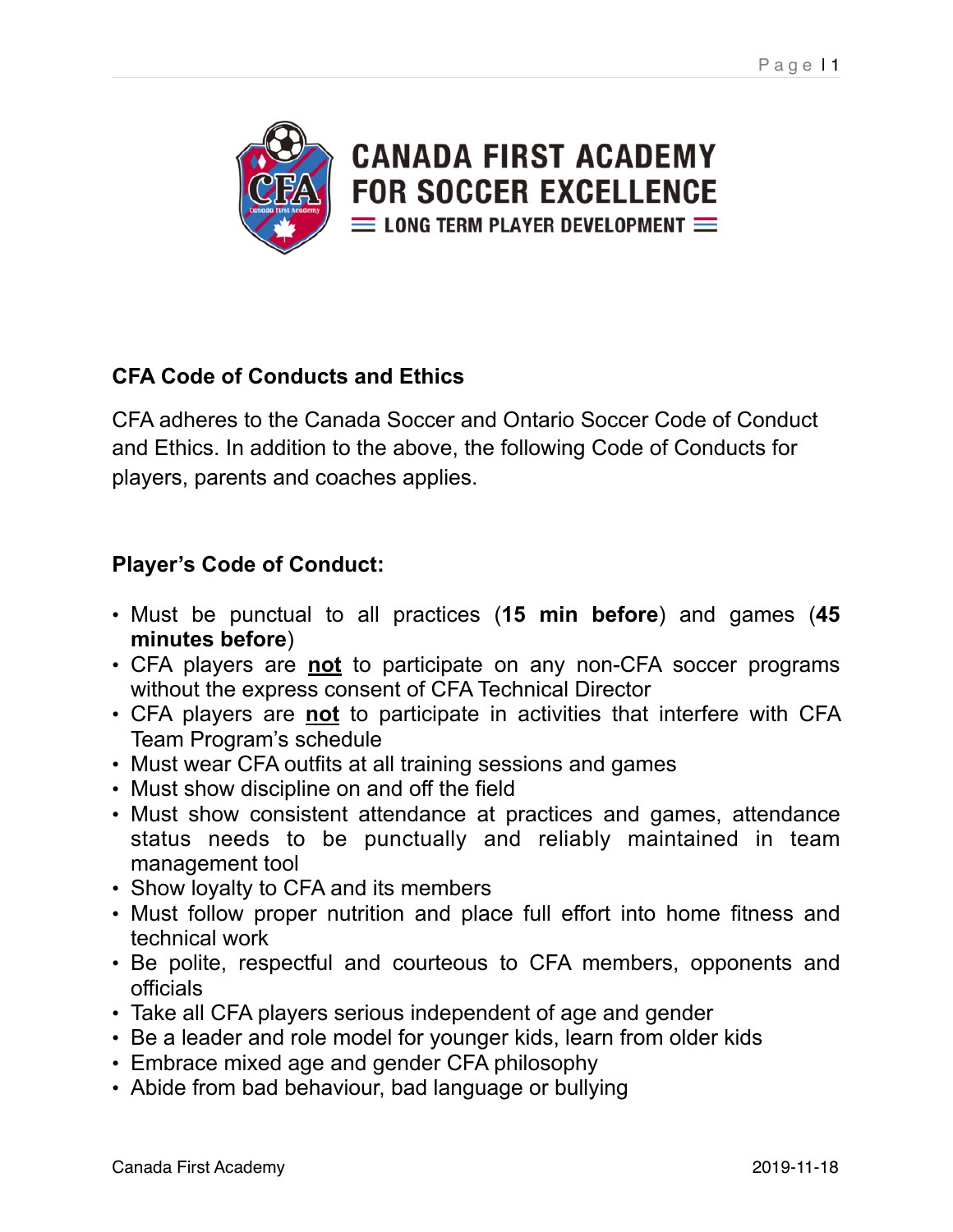- Players are supposed to contribute their best effort to team performance
- Show respect towards CFA equipment, help during set up and take down
- Show self organization and responsibility for individual development

## **Parents code of conduct:**

- Parents should ensure that players arrive at least **15 minutes** prior to practice start and **45 minutes** prior to game start
- Inform the coaches of injuries or illness
- Maintain attendance to training sessions and matches at least a week in advance, in case of absence give short reason (in Team Management Online Tool)
- Must respect the coaches and their decisions and should show respect to officials and opponents. Coaches will not discuss game related issues, only player development
- Parents are not to coach the players or give advice to players during academy activities
- Give positive reinforcement and resolve conflicts by using the proper communication channels (coach, technical director)
- Show loyalty to CFA and its members
- Encourage players to exercise regularly at home and watch soccer online or on TV
- Try not to give extensive feedback to players right after practice or match
- Try not to put the player under pressure, foster their self development

## **Coaches code of conduct:**

- Prepare and deliver training sessions that are development stage appropriate, organised, high quality and fun.
- Follow CFA and CSA Coaching Guidelines for long term player development
- Provide a safe and encouraging, positive learning environment
- Priorities player development and team overall performance over winning, without neglecting a winning mentality
- Ensure regular (**every 6 months**) player profile updates and give feedback to player and parents
- Be role model and ensure correct behaviour towards players, parents, officials and opponents